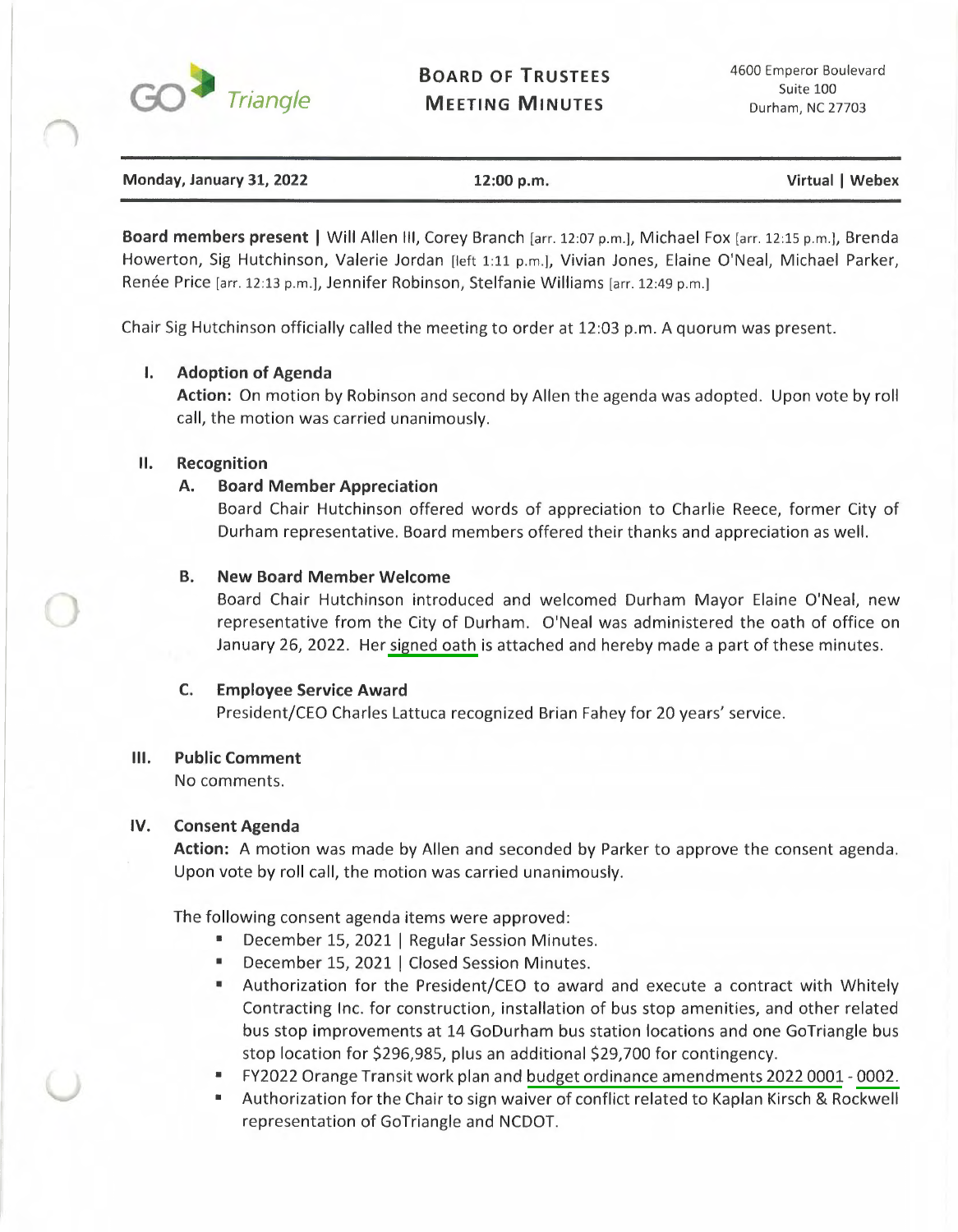The budget ordinance amendments and signed conflict waiver letter are attached and hereby made a part of these minutes.

#### **V. General Business Agenda**

- **A. Items Removed from Consent Agenda**  None.
- **B. FY2022 Work Plan** I **General Counsel**

Byron Smith presented his draft work plan.

**Action:** A motion was made by Branch and seconded by Jones to approve the General Counsel's work plan for FY2022. Upon vote by roll call, the motion was carried unanimously. The work plan is attached and hereby made a part of these minutes.

#### **C. Operations** & **Finance Committee Report**

All action items were approved on the consent agenda.

#### **VI. Other Business**

## **A. President and CEO's Report**

Contracts approved by the President/CEO are attached and hereby made a part of these minutes.

Lattuca reported on the following items:

- RTA trip to south Florida was postponed, but will be rescheduled later in the spring.
- Attended the North Carolina Chamber economic forecast, NC Go board meeting, North Carolina Transportation Summit and the Raleigh Chamber leadership roundtable.
- Staff is working on a reporting format for county transit plan revenues and expenditures to present to the Operations & Finance Committee.
- Staff is exploring the possibility of transferring sponsorship of some bus routes that are being operated by GoRaleigh. He stated GoRaleigh operates the routes because they can do so at a lower cost than GoTriangle due to a closer proximity.
- Staff is in discussion with CAMPO regarding bus service operating reimbursements. The parties disagree about expenses eligible for reimbursement.
- SMAP funding has been restored by the state.

## **1. Operations Update**

The monthly report is attached and hereby made a part of these minutes.

Patrick Stephens reported on operator recruitment. He stated that 58 operators are needed to provide daily service, but 70 to manage time off. He stated that GoTriangle currently has 55 operators, with four out on long term leave. He said that part-time operators are being used to manage service delivery. A class of two will begin next week.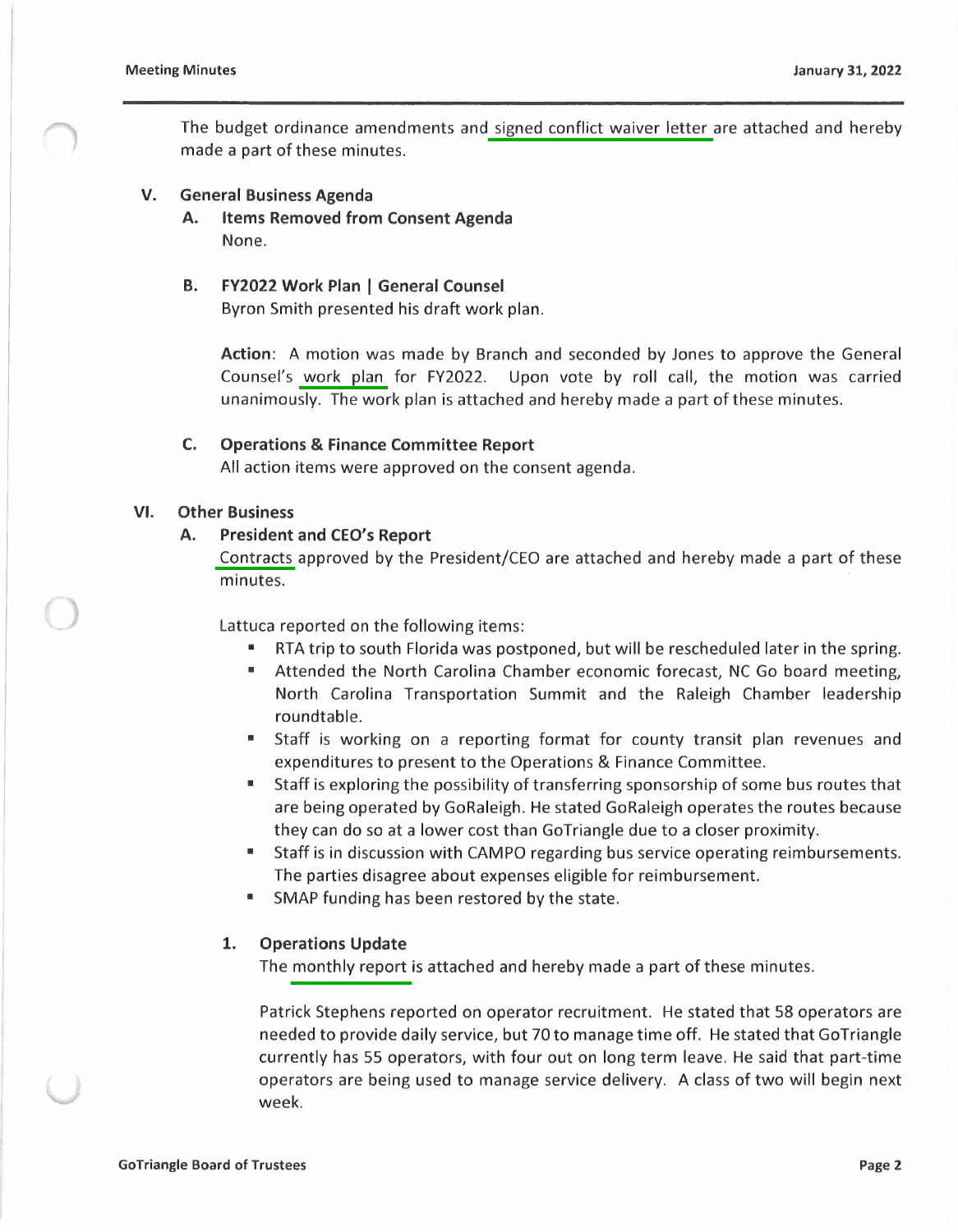Stephens also reported that GoTriangle has partnered with NC State on a grant they were awarded to develop a fast charging system. GoTriangle staff will work with the university on the project and the charger will remain on GoTriangle property.

Lattuca added that the recruitment facility at Durham station will open soon, with hopes of recruiting more operators. The facility will be jointly staffed by Durham and GoTriangle.

Parker encouraged staff to get notice of service changes and cancellations out as early as possible so passengers can make alternate arrangements for transportation. Stephens responded that staff is working on methods to provide this information more quickly and to more people.

#### **2. Capital Projects Status Report**

The capital projects status report and presentation on major project updates is attached and hereby made a part of these minutes.

Katharine Eggleston shared images from each of the three counties of recent bus stop improvement projects. Since FY2020 improvements have been implemented at 57 bus stops throughout Durham County, with another 96 in process. In Wake County, improvements have been made at nine stops and another 18 are in process. GoTriangle designs the bus stop improvements for Orange County and the county implements construction.

Eggleston then reported that renovations on the Plaza building for the relocation of paratransit operations from Nelson Road began this month. The work is expected to be complete in the summer.

The final joint development project request has been submitted to FTA for the RUS Bus project as well as a grant agreement modification request. The mass grading permit is being submitted to the City of Raleigh in preparation for demolition scheduled for April. The developer team will be seeking variances from the appearance commission for the site planning process.

Eggleston stated that results from the capacity modeling study, which were expected by February, have been delayed. A detailed update on the commuter rail study status will be given at the February work session.

Eggleston shared activities related to the top risks to the project:

- Railroad coordination  $-$  The Norfolk Southern modeling study is delayed.
- Local buy-in Planning with municipalities for public and elected official engagement is ongoing.
- $Cost\text{-}sharing \, discussions Financial \,constants$  around are working with the parties to evaluate model assumptions and support negotiation. The preferred scenario for the Durham Transit Plan is under development.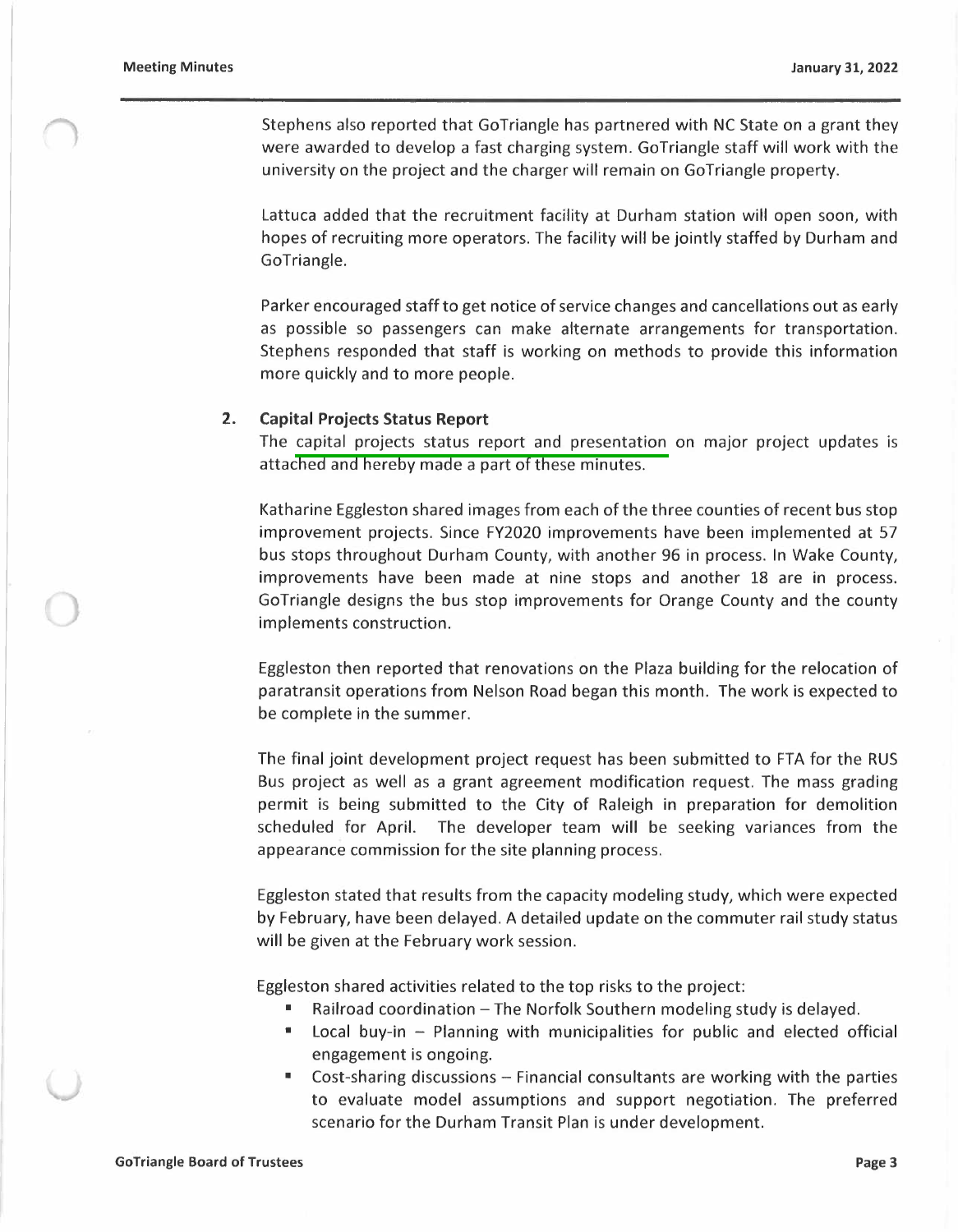- Feasibility in key areas Study results for Durham and Cary are being finalized with comments on the technical work expected from the City of Durham.
- Federal funding eligibility Ridership model updates are ongoing.

## **B. General Counsel's Report**

General Counsel Byron Smith reported that Hoffman has agreed to GoTriangle's final comments on the JDA and JDSA and RUS Bus documents have been sent the FTA for review. Policies and procedures are under review for needed updates.

## **C. Chair's Report**

Chair Hutchinson noted the following items:

- Board member disclosure forms for 2022 are due.
- A Board work session is scheduled for Wednesday, February 16.
- A dinner for regional leaders to discuss transit issues is scheduled for Monday, March 21, hosted by Duke University.

#### **D. Board Member Reports**

# **1. CAMPO Executive Board Representative**

Will Allen Ill reported that Sig Hutchinson and Vivian Jones were re-elected MPO chair and vice chair, respectively. The FFY2023 Locally Administered Projects Program (LAPP) Investment Program was discussed, with land use and equity as new scoring elements. A lease for new office space was authorized for Fenton in Cary, which will be on the new western BRT route.

#### **2. Regional Transportation Alliance {RTA) Representative**

Will Allen Ill reported tentative dates for the rescheduled south Florida trip as March 29-31.

#### **3. DCHC MPO Board Representative**

Michael Parker reported that MPO executive director Felix Nwoko has retired. The results from the governance study will feed into the executive search. The MPO also approved the release of the air quality report.

#### **4. NC Transportation Summit Report**

Will Allen, Vivian Jones and Sig Hutchinson reported on the summit. Highlights included a session on the 15-minute city and a discussion about replacing the gas tax.